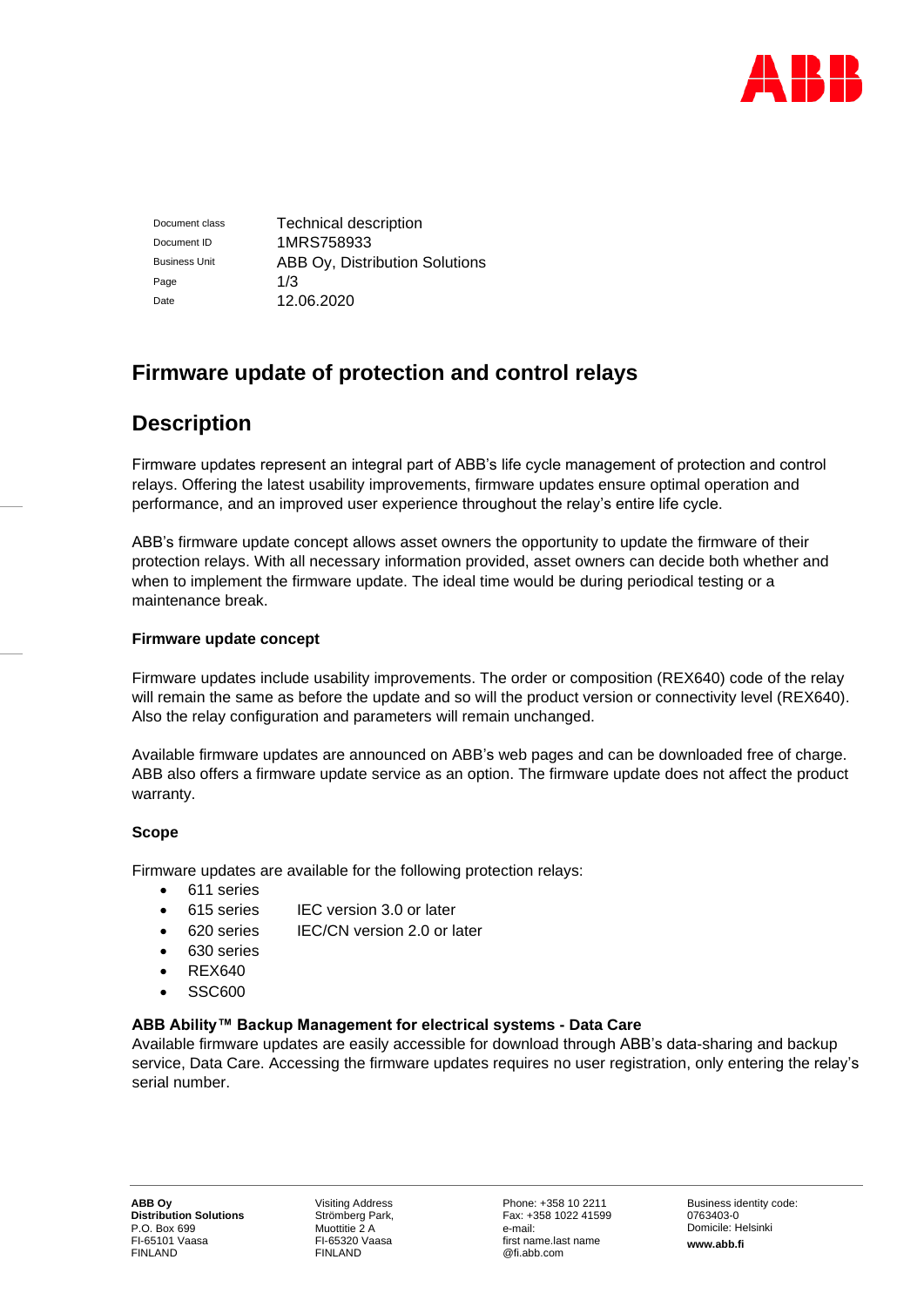

| Date |  |
|------|--|
| Page |  |
|      |  |

12.06.2020  $2/3$ Subject **Firmware update description** 

| Data sharing and back-up service for protection relays.                                               |                                                                                                                                                                 |                                                                                                                                                                                                                                                                                                          |
|-------------------------------------------------------------------------------------------------------|-----------------------------------------------------------------------------------------------------------------------------------------------------------------|----------------------------------------------------------------------------------------------------------------------------------------------------------------------------------------------------------------------------------------------------------------------------------------------------------|
| Data Care                                                                                             | Firmware update                                                                                                                                                 | PowerCare                                                                                                                                                                                                                                                                                                |
| ABB Ability™ Backup Management for<br>electrical systems - Data Care<br>$\blacktriangleright$ Sign In | Get the latest firmware update by<br>entering the serial number of your<br>protection and control relay.<br>List of available firmware updates<br>Serial number | PowerCare is the best, most convenient<br>and guaranteed way of ensuring<br>electrification system availability and<br>reliability. Users can choose services from<br>the ABB support services portfolio based<br>on their actual needs at the time of<br>entering into a Customer Support<br>Agreement. |
| $\blacktriangleright$ Register                                                                        | Proceed<br>Have multiple serial numbers?                                                                                                                        | <b>Read more</b>                                                                                                                                                                                                                                                                                         |
| $\blacktriangle$<br>Number(s)<br>$\mathbf{1}$<br>$\overline{\phantom{a}}$                             | in.<br>Get the latest firmware updates by entering the serial numbers of your protection and control relays.<br>Ordering code                                   |                                                                                                                                                                                                                                                                                                          |
| * Serial number (1)<br>* Email address                                                                |                                                                                                                                                                 |                                                                                                                                                                                                                                                                                                          |
|                                                                                                       | √ Notification about firmware updates → Register for the latest on smart distribution automation                                                                |                                                                                                                                                                                                                                                                                                          |

#### Firmware updates

| Date       | Time                              | Description         | Download |
|------------|-----------------------------------|---------------------|----------|
| 19/03/2019 | 09:23:17 UTC                      | Firmware update     |          |
| 4 <br>Page | $10 \vee$<br>$1$ of $1 \geqslant$ | View $1 - 1$ of $1$ |          |

Link to Data Care: [https://protection.datacare.abb.com](https://protection.datacare.abb.com/)

#### **Firmware update package**

Each firmware update includes:

1. Firmware update binary files

The binary files represent the latest firmware update revision and are intended for writing to the protection relay and version, or connectivity level (REX640), to which the update applies. The firmware of the smart substation control and protection device, SSC600, and the 611, 615, 620 and REX640 protection relays is updated using PCM600, whereas SUT Lite is used for the 630 series relays.